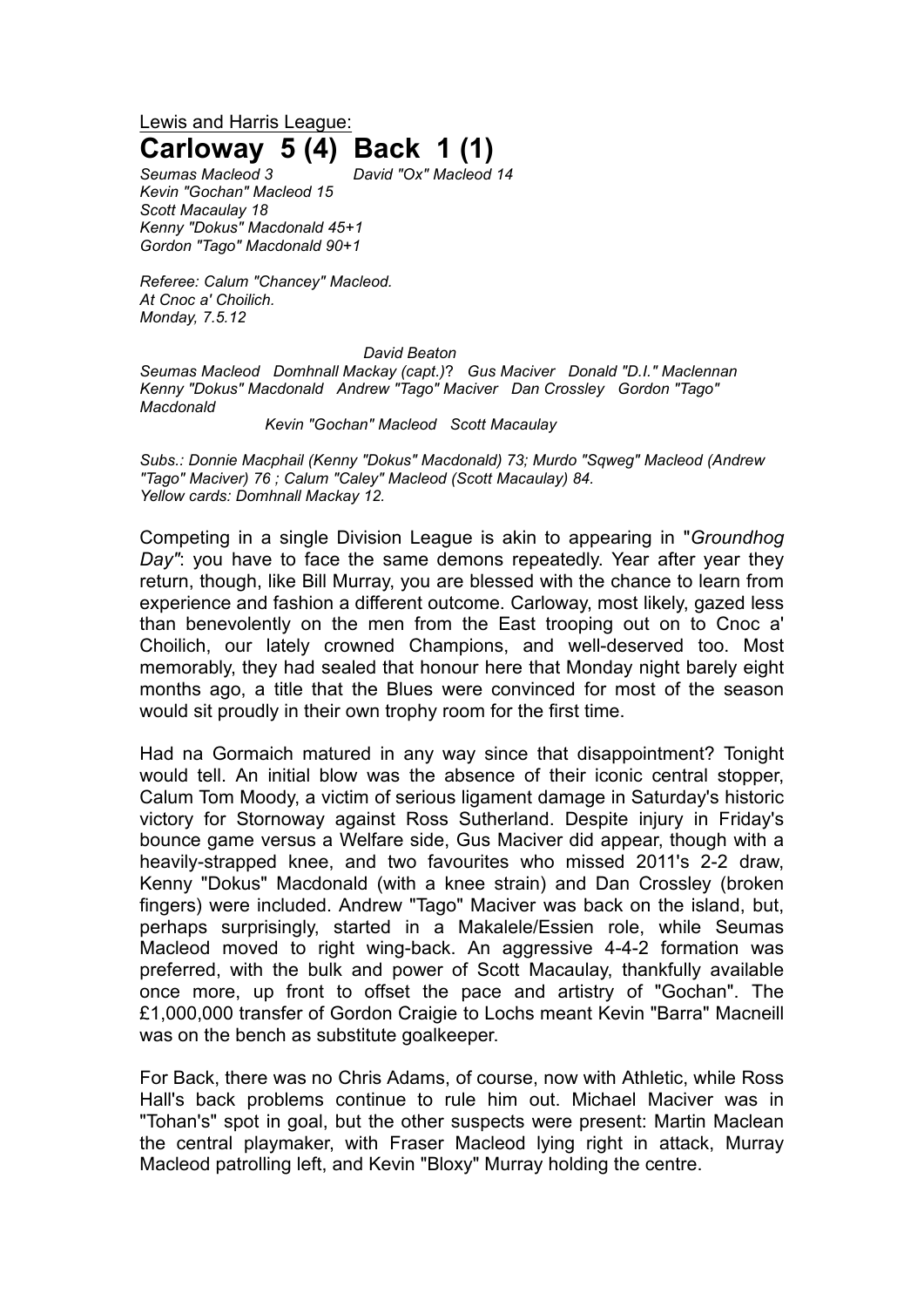On a bitterly cold night, Carloway benefitted from a driving nor' easterly to come straight downfield from the kick-off and unsettle the opposition. An immediate break on the right saw "Dokus" whip a vicious low cross across the face of the Back goal, 6 metres out. Maciver appeared to drop on it comfortably, totally missed, but did enough to deceive the lurking Blues' forwards. The ball was returned and broke for a corner on the left. Another 2011 Carloway tradition was now enacted; the explosive opening. Dan Crossley's beautifully-taken right-foot corner curled in at perfect head-height for Seumas Macleod to outjump everyone at the near post and bullet home an unsaveable header.

Last season, the battleground had been in midfield, with Martin Maclean dominant early, supported by a strong D.J. Macdonald coming through right at every opportunity. In the first half the line had repeatedly edged into the Carloway half and kept "Pongo", Domhnall Mackay, Calum Tom, and Darren Mackinnon pressured as Frazmac pulled them wide, Murray Macleod ran long on the left, and "Bloxy" shielded and held, as he awaited back-up from Adams *et al*, with Martin Maclean charging through in support. "Sqweg", Chris Macleod, Seumas Macleod, and Dan Macphail had simply been unable to supply "Gochan" and "Caley" as they had to retreat frequently to hold.

This time round, however, it took 13 minutes for Back to have a sight of David Beaton as Carloway's no-nonsense clearing and early ball, mainly high, thus wind-assisted, made the front line deep in the Bacachs' half. Then suddenly a nicely-worked move created space for Martin Maclean 20 metres out on the left of the box, but he seemed in two minds and pulled his low cross-cum-shot diagonally across the Carloway goal.

Then, out of nothing, a sudden equalizer: a corner on the left led to a pingpong moment in the Blues' box, where no one seemed quite sure where the ball was going next, but then it broke to "Ox" just inside the box, rightish. He swung his right leg at it, didn't get it quite cleanly, somewhere between foot and knee, and it floated high and slowly just inside Beaton's right-hand post. Not a Wayne Rooney gem, but they all count! Were Back about to get things together and the game as a contest finally beginning in earnest?

Unfortunately no. Within five minutes na Gormaich had started to put it out of their reach. Carloway broke straight from the restart down the left; the ball was played back to the arriving "D.I.", who turned the ball on to his right and sent the most glorious of Martin Peters curlers over the heads of the retreating Jason Macleod and "Ox" for "Gochan" to head-slam past the helpless Maciver from 6 metres. An absolute peach! Things now went from bad to worse for the men from Col Uarach. In Carloway's next attack, this time on the right, Dan Crossley once more escaped the clutches of Murdo Maclennan(?) and chose early and high. It cleared the goal-face to "Tago" 8 metres out on the left. He squared to the unmarked Macaulay, and the striker hook half-volleyed the ball home. Three minutes later another Crossley corner was headed off the line, before a Martin Maclean free-kick, 20 metres out on the left was headed over by Frazmac.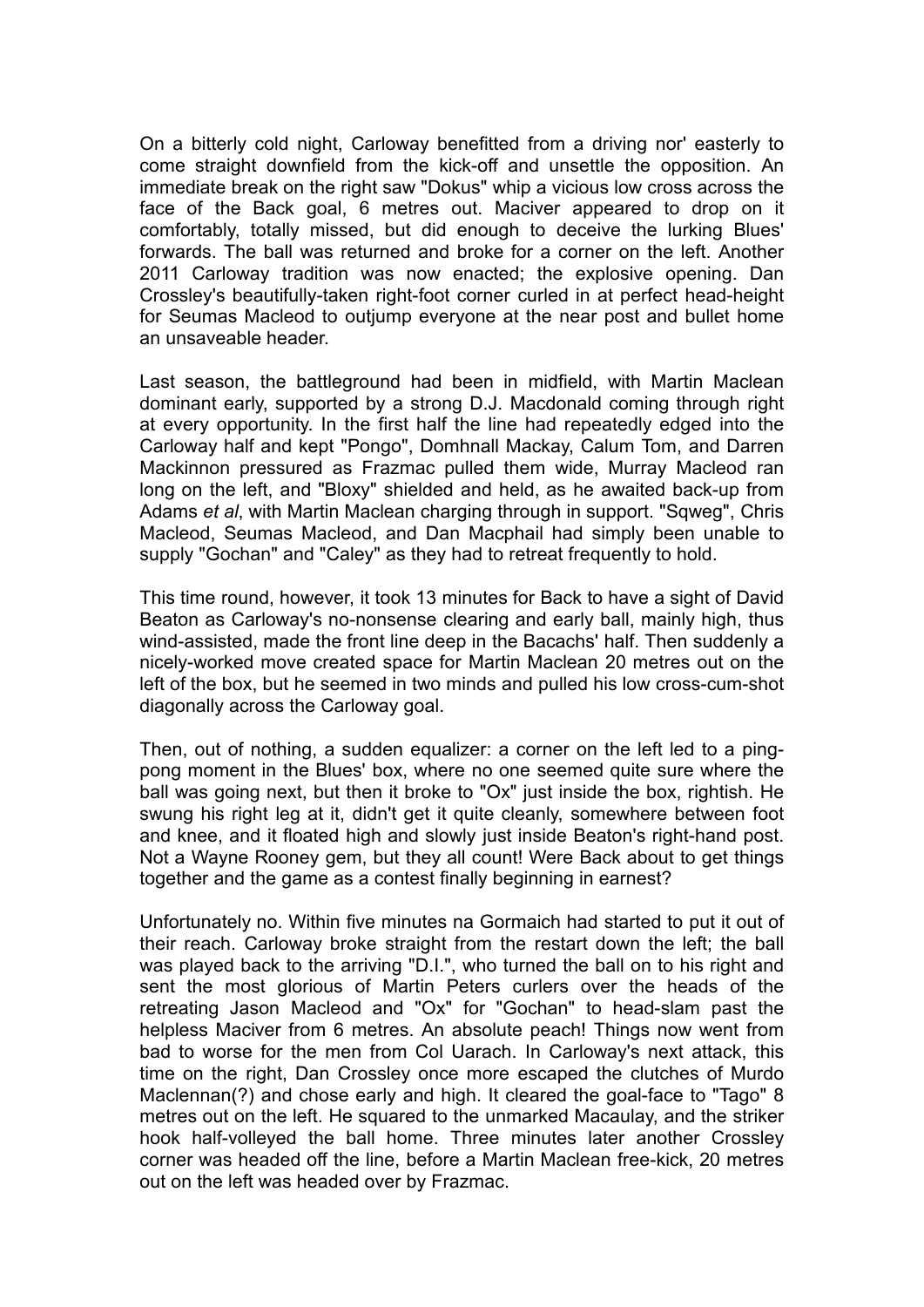The final chance of the half seemed to be on 39 minutes when "Pongo" won the ball in the air on the half line, for Macaulay to head it on to "Dokus" moving in on the right of the box. A neat bit of juggling bewildered the defender and gave him the shot, but it hit the side-netting. Then a disputed free-kick on the edge of the Back box in injury-time. As "Chancey" lined up the defenders, "Dokus" flighted it in quickly, missed, then was ordered to retake it. This time he sent it shoulder-high round the left of the line and neatly inside the low left-hand corner of the net.

The question now was: would Back use the wind as effectively in the second half as Carloway had in the first, and how well would na Gormaich cope with the expected onslaught? Sustained pressure, however, didn't really materialize, although it was a much more even half. The Bacachs did have a good opening fifteen minutes without being overpowering. Murray Macleod broke well on the left but "Bloxy", usually deadly in front of goal, was deceived by the pace of the low cross and the ball cannoned off his shins and past. On 53 minutes D.J.Macdonald stab-shot the ball over from 25 metres centrally, and three minutes later a carefully-taken Martin Maclean free-kick from the same position was pushed over by Beaton.

On 63 minutes a Murray Macleod corner from the right saw Fraser Macleod head past Beaton's right-hand post, before a brutal, physical stalemate gradually emerged. The Carloway back-line were adamantine but the midfield and front men were gradually tiring and more holding/ marking than creative, even though Back were living dangerously as they pushed for a way back into the game. Then, on 77 minutes, came the Bacachs' best chance of the game. Fraser Macleod finally escaped his shackles, in a storming, aggressive run down the right before whipping a pin-point low cross to the centre to "Bloxy", 12 metres out in front of goal. He, in turn, wasted no time in dispatching the ball past Beaton but his shot was marginally too high, hit the underside of the bar, came down and was scrambled away. He could only look at the heavens in despair.

The game was now effectively over. On 82 minutes a breaking ball came to "Sqweg" 22 metres out on the left of the goal but his trademark drive cleared the bar. In injury-time, Frazmac headed just over before Back's night of misery was made complete by a fifth goal. Martin Maclean, trying to do a Roger Byrne out of defence, 20 metres from his own goal on the Back right, lost the ball to "Sqweg" who moved in and slipped the ball to his right behind the line to the unmarked "Tago", 16 metres from goal, and he was only too glad to exercise the *coup de grace* by slipping the ball past the hapless Maciver.

This was as one-sided a game as there has been lately between the sides, especially in the first half. Back were only a shadow of the side that performed here last September. There are two ways of looking at the reasons why, if there are any. Back could simply have been off-form, or out-of-sorts. Perhaps Ross Hall (and Chris Adams) were more central to their success than was acknowledged. What team wouldn't miss a Ross Hall? The mainstays of the side still contributed hard: Martin Maclean's tackling, forward